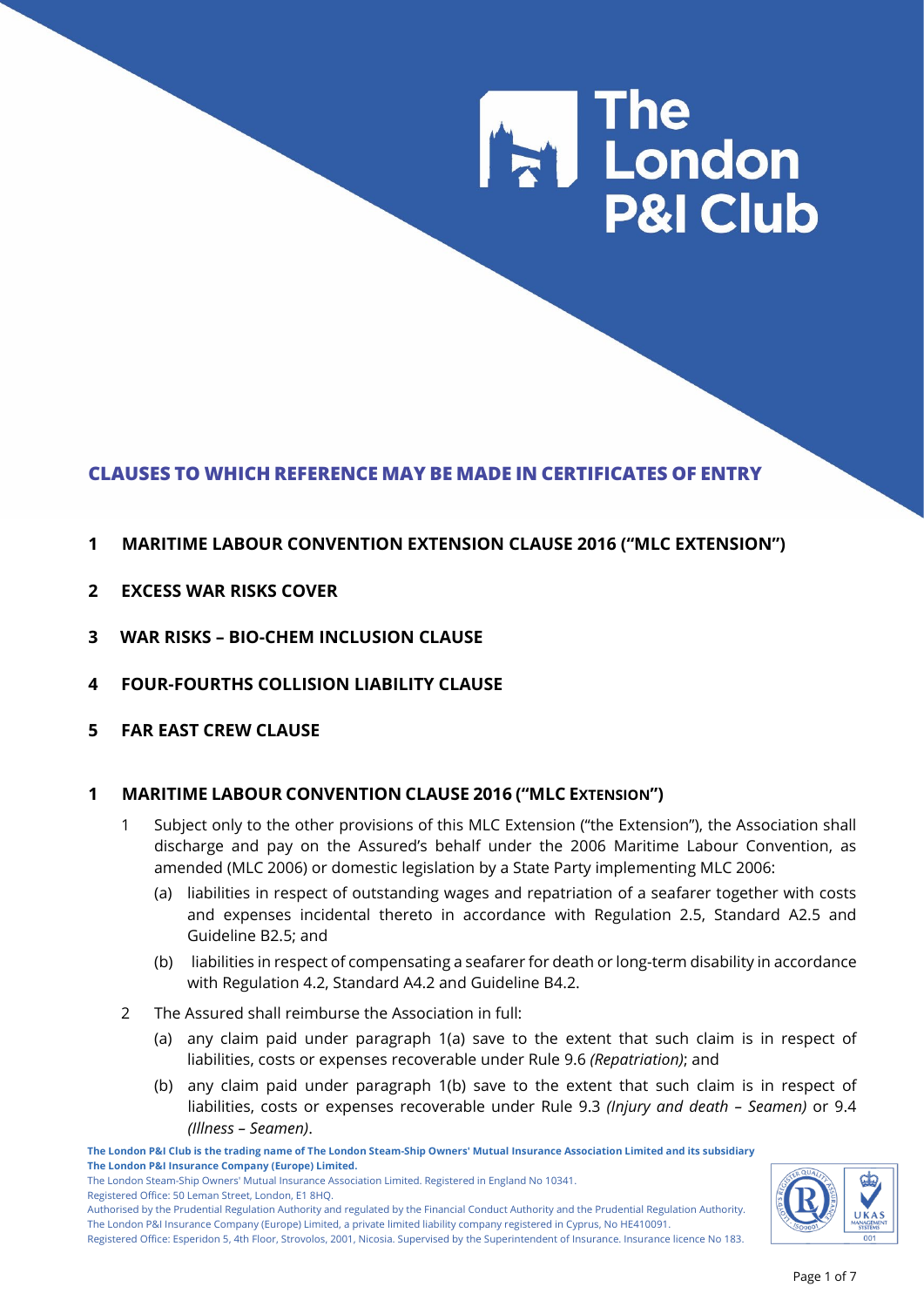- 3 There shall be no payment under paragraph 1(a) or paragraph 1(b) if and to the extent that the liability, cost or expense is recoverable under any social security scheme or fund, separate insurance or any other similar arrangement.
- 4 The Association shall not discharge or pay any liabilities, costs or expenses under paragraph 1(a) or paragraph 1(b), irrespective of whether a contributory cause of the same being incurred was any neglect on the part of the Assured or the Assured's servants or agents, where such liabilities, costs or expenses were directly or indirectly caused by or contributed to by or arise from:
	- (a) any chemical, biological, bio-chemical or electromagnetic weapon;
	- (b) the use or operation, as a means for inflicting harm, of any computer, computer system, computer software programme, computer virus or process or any other electronic system.
- 5 (a) The Extension may be cancelled in respect of War Risks by the Association on 30 days' notice to the Assured (such cancellation becoming effective on the expiry of 30 days from midnight of the day on which notice of cancellation is issued).
	- (b) Whether or not such notice of cancellation has been given the Extension hereunder shall terminate automatically in respect of the War Risks:
		- (i) upon the outbreak of war (whether there be a declaration of war or not) between any of the following:

United Kingdom, United States of America, France, the Russian Federation, the People's Republic of China;

- (ii) in respect of any ship, in connection with which cover is granted hereunder, in the event of such ship being requisitioned either for title or use.
- (c) The Extension excludes loss, damage, liability or expense arising from:
	- (i) the outbreak of war (whether there be a declaration of war or not) between any of the following:

United Kingdom, United States of America, France, the Russian Federation, the People's Republic of China;

- (ii) requisition for title or use.
- 6 The Extension shall be subject to Rules 13.3 *(Sanctions)* and 15.2 *(Nuclear Risks Exclusion)*.
- 7 Without prejudice to paragraph 5, cover under the Extension shall cease 30 days after notice of termination in accordance with either Regulation 2.5, Standard A2.5.2.11 or Regulation 4.2, Standard A4.2.12.
- 8 Any dispute arising out of or in connection with the Extension shall be resolved in accordance with Rule 43 *(Jurisdiction and Law)*.
- 9 For the purpose of the Extension:
	- "Assured" means any insured person who is liable for the payment of Calls, Premiums or other sums due under the terms of entry;
	- "Seafarer" shall have the same meaning as in MLC 2006;
	- "War Risks" means the risks set out in Rule 15 *(Liability excluded for War Risks)*.



The London Steam-Ship Owners' Mutual Insurance Association Limited. Registered in England No 10341. Registered Office: 50 Leman Street, London, E1 8HQ.

Authorised by the Prudential Regulation Authority and regulated by the Financial Conduct Authority and the Prudential Regulation Authority. The London P&I Insurance Company (Europe) Limited, a private limited liability company registered in Cyprus, No HE410091.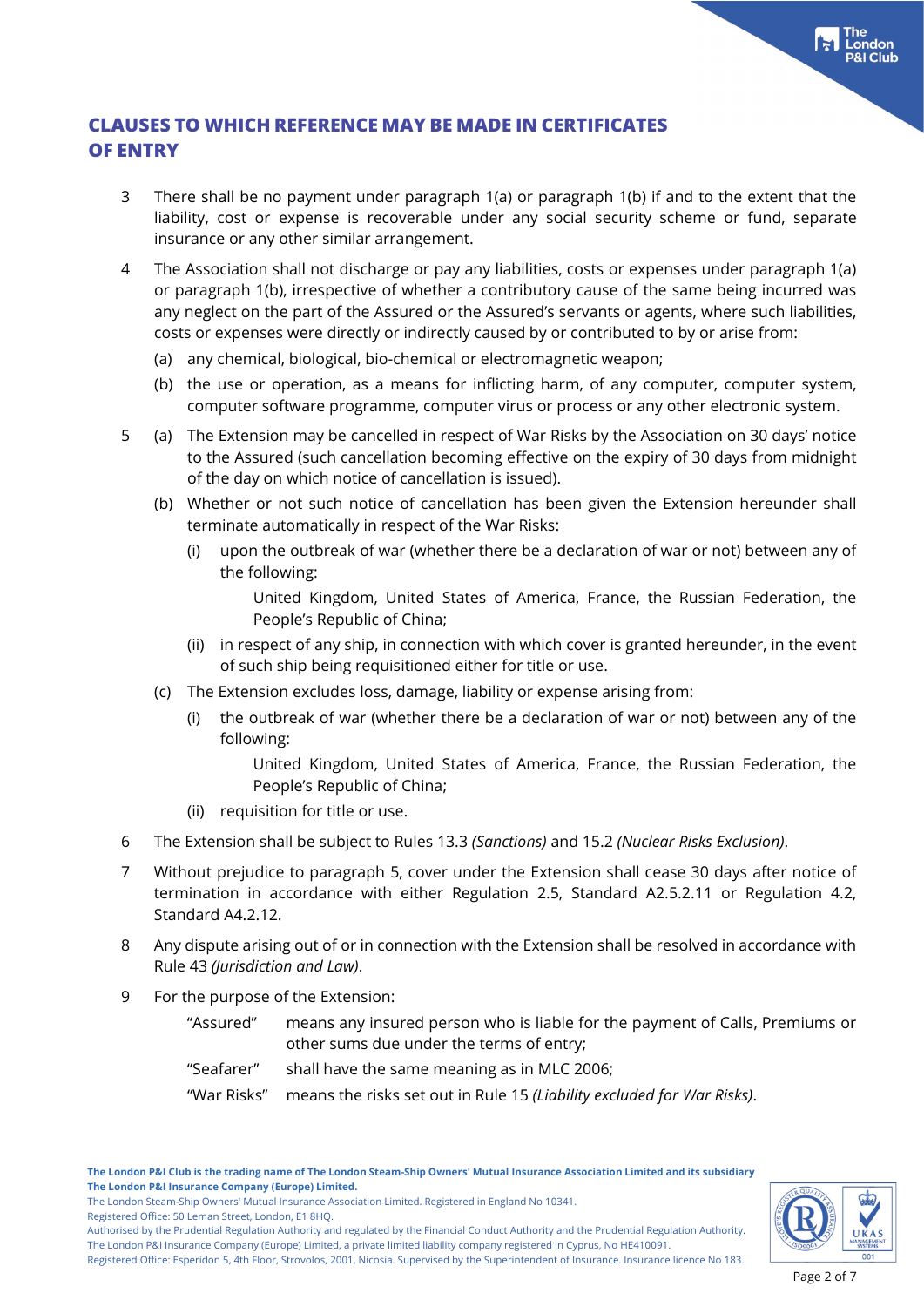## **2 EXCESS WAR RISKS COVER** *(20 FEBRUARY 2020)*

In accordance with the provisions of Rule 15.3 of the Association's Rules of Class 5, it is hereby agreed that special cover shall be provided to Assureds against war risks, including acts of terrorism as defined within the US Terrorism Risk Insurance Act of 2002, which are otherwise excluded from cover by virtue of the provisions of Rule 15.1, and which cover shall, unless otherwise agreed in writing, be subject to the Rules and to all other terms and conditions of Assureds' terms of entry in the Association and to the following terms and conditions.

- (1) The risks covered shall be those set out in Rule 9 of the Association's Rules in accordance with each individual Assured's terms of entry as set out in the relevant Certificate of Entry and any Endorsement thereto, save that this cover shall not provide insurance for any losses, liabilities, costs or expenses if the provision of such insurance would create a liability for the Assured under the Tanker Oil Pollution Indemnification Agreement 2006 (as amended 2017) (**"**TOPIA") to contribute to the IOPC Supplementary Fund.
- (2) This special cover shall be subject to an excess of either:
	- (a) the "proper value" of the entered Ship as defined in Rule 12, but which shall be deemed not to exceed US\$500 million, or
	- (b) the amount recoverable in respect of the claim under any other policy or policies of insurance, whether of war risks or otherwise,

whichever shall be the greater, save that such excess shall not apply where the entry of the Ship is solely in the name of or on behalf of a charterer, other than a charterer by demise or bareboat charterer, provided that the Members' Committee may authorise the payment, in whole or in part, of any claim or part of a claim which falls within such excess if, in its sole discretion and without having to give any reasons for its decision, the Members' Committee decides that the Assured should recover from the Association.

- (3) Subject to (8), the limit applying to this special cover shall be US\$500 million each entered Ship, any one accident, or such limit as may be applicable to the claim under the Assured's individual terms and conditions of entry, whichever shall be the lesser.
- (4) All perils included in the special cover shall be subject to the following: Chemical, Biological, Biochemical, Electromagnetic Weapons and Computer Virus Exclusion Clause (MM Clause No.3039) (A), Memorandum of Understanding of March 2003 between the International Group and reinsuring underwriters concerning the interpretation thereof (B), and Nuclear Exclusions Clause (C):
	- (A) In no case shall this insurance cover loss, damage, liability or expenses directly or indirectly caused by or contributed to by or arising from:
		- (i) any chemical, biological, bio-chemical or electromagnetic weapon.
		- (ii) the use or operation, as a means for inflicting harm, of any computer virus.
		- (iii) Clause (A) shall not operate to exclude losses (which would otherwise be covered under the terms of this policy) arising from the use of any computer, computer system or computer software programme or any other electronic system in the launch and/or guidance system and/or firing mechanism of any weapon or missile.
	- (B) 'any chemical, biological, bio-chemical or electromagnetic weapon' shall include neurological or viral agents, such as sarin, mustard gas, anthrax and smallpox, but exclude explosives and/or the methods of their detonation or attachment and/or the use of a Ship or her cargo as a means of inflicting harm, unless such cargo is itself a chemical, biological or bio-chemical

**The London P&I Club is the trading name of The London Steam-Ship Owners' Mutual Insurance Association Limited and its subsidiary The London P&I Insurance Company (Europe) Limited.**

The London Steam-Ship Owners' Mutual Insurance Association Limited. Registered in England No 10341.

Registered Office: 50 Leman Street, London, E1 8HQ.

Authorised by the Prudential Regulation Authority and regulated by the Financial Conduct Authority and the Prudential Regulation Authority. The London P&I Insurance Company (Europe) Limited, a private limited liability company registered in Cyprus, No HE410091.

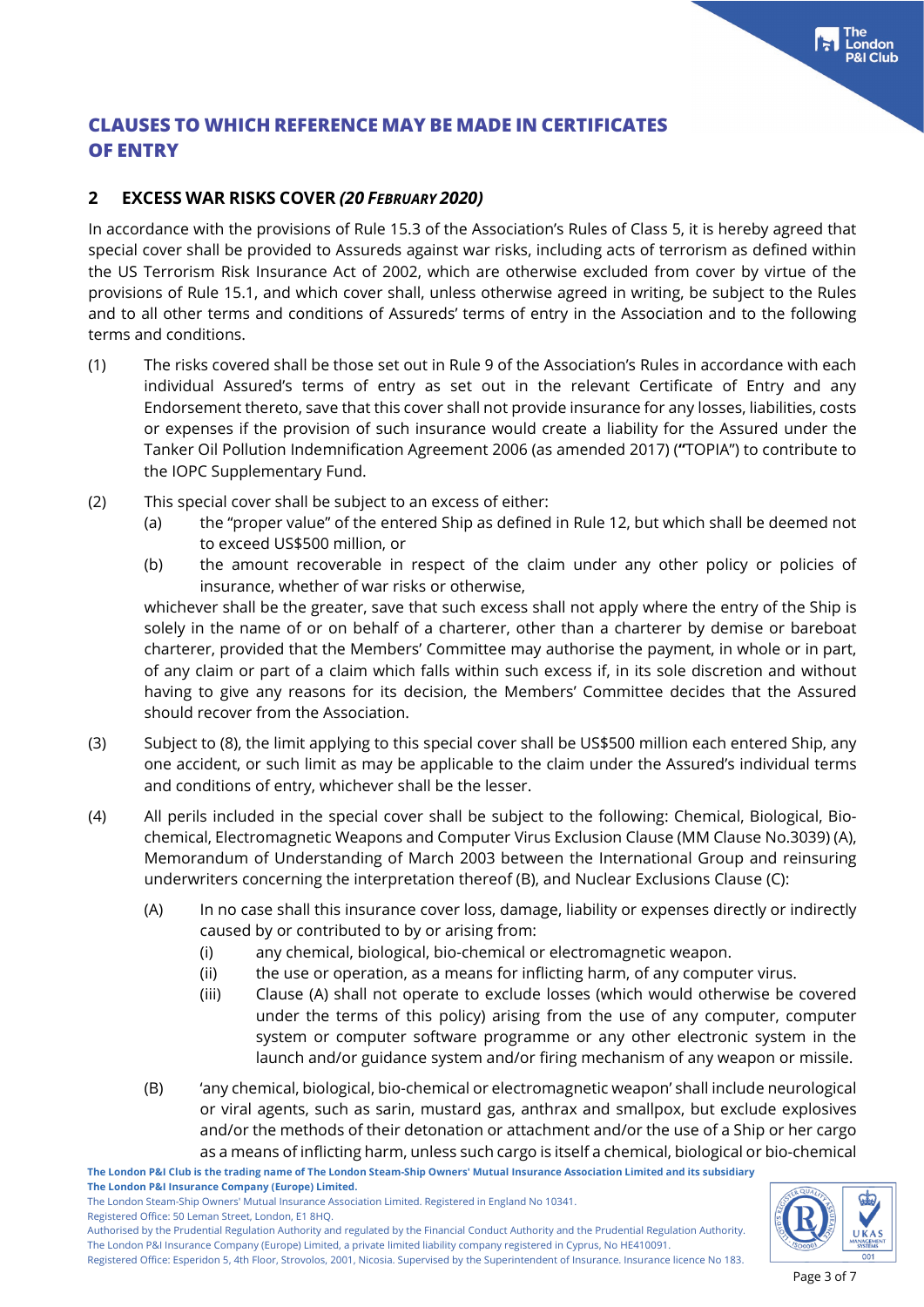weapon within the scope of the clause, and 'the use or operation, as a means for inflicting harm, of any computer virus' shall only be relevant in the context of this insurance if it is used as an act of war or terrorism.

(C) Nuclear Exclusions Clause:

In no case shall this insurance cover liabilities, losses, costs or expenses (irrespective of whether a contributory cause of the same being incurred was any neglect on the part of the Assured or his servants or agents) when the loss or damage, injury, illness or death or other accident in respect of which such liabilities arise or loss, costs or expenses are incurred was directly or indirectly caused by or contributed to by or arise from:

- (a) ionising radiations from or contamination by radioactivity from any nuclear fuel or from any nuclear waste or from the combustion of nuclear fuel;
- (b) the radioactive, toxic, explosive or other hazardous or contaminating properties of any nuclear installation, reactor or other nuclear assembly or nuclear component thereof;
- (c) any weapon or device employing atomic or nuclear fission and/or fusion or other like reaction or radioactive force or matter;
- (d) the radioactive, toxic, explosive or other hazardous or contaminating properties of any radioactive matter,

other than liabilities, costs and expenses arising out of carriage of "excepted matter" (as defined in the Nuclear Installations Act 1965 of the United Kingdom or any regulations made there-under) as cargo in an entered Ship.

- (5) At any time or times before, or at the commencement of, or during the currency of any Policy Year, the Association may in its sole discretion determine that any ports, places, countries, zones or areas (whether of land or sea) be excluded from the insurance provided by this P&I war risks cover. Save as otherwise determined by the Members' Committee, this P&I war risks cover shall cease in respect of such ports, places, countries, zones or areas at midnight on the seventh day following the issue to the Assured(s) of notice of such determination. Unless and to the extent that the Members' Committee in its sole discretion otherwise decides, there shall be no recovery from the Association under this P&I war risks cover in respect of any claim howsoever arising out of any event, accident or occurrence within such ports, places, countries, zones or areas after such date.
- (6) Whether or not notice has been given under clause (5) above, this P&I war risks cover shall terminate automatically:
	- (i) upon the outbreak of war (whether there be a declaration of war or not) between any of the following countries:

United Kingdom, United States of America, France, the Russian Federation, the People's Republic of China and this insurance excludes loss, damage, liability or expense arising from such outbreak of war.

- (ii) in respect of any Ship, in connection with which cover is granted hereunder, in the event of such Ship being requisitioned either for title or use and this insurance excludes loss, damage, liability or expense arising from such requisition.
- (7) Notwithstanding any other term or condition of this insurance, the Association may in its sole discretion cancel this special cover giving 7 days' notice to the Assured(s) (such cancellation becoming effective on the expiry of 7 days from midnight of the day on which notice of cancellation is issued by the Association) and the Association may at any time after the issue of notice of such

**The London P&I Club is the trading name of The London Steam-Ship Owners' Mutual Insurance Association Limited and its subsidiary The London P&I Insurance Company (Europe) Limited.**

The London Steam-Ship Owners' Mutual Insurance Association Limited. Registered in England No 10341.

Registered Office: 50 Leman Street, London, E1 8HQ.



Authorised by the Prudential Regulation Authority and regulated by the Financial Conduct Authority and the Prudential Regulation Authority. The London P&I Insurance Company (Europe) Limited, a private limited liability company registered in Cyprus, No HE410091.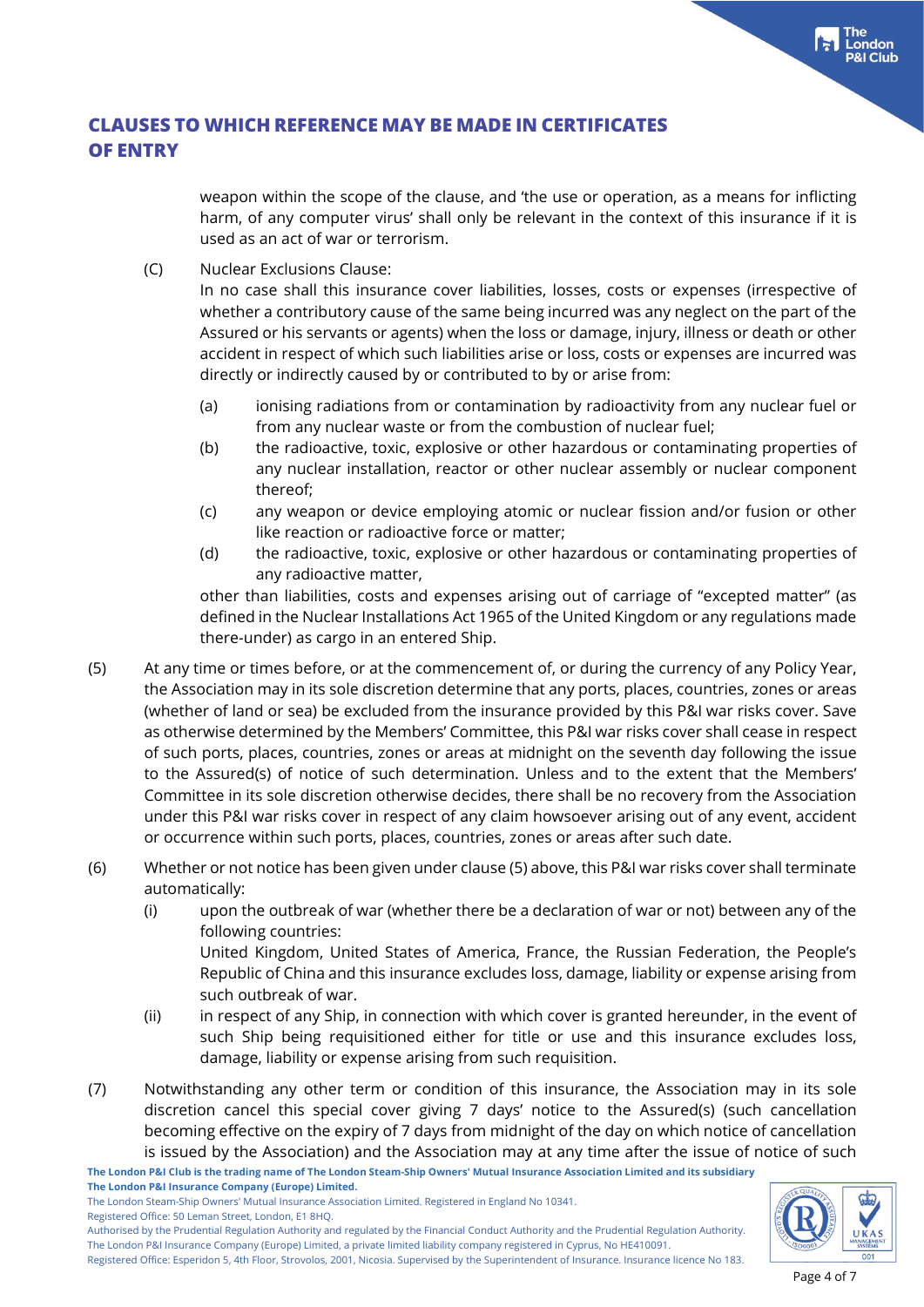cancellation resolve to reinstate special cover on such terms and conditions and subject to such limit as the Association in its sole discretion may determine.

(8) When either a demise, time, voyage, space or slot charterer and/or the owner of an entered Ship are separately insured for losses, liabilities, or the costs and expenses incidental thereto covered under Rule 9 of the Association and/or the equivalent Rule of any other association which participates in the Pooling Agreement and General Excess Loss Reinsurance Contract pursuant to the provision of this special cover, the aggregate of claims in respect of such losses, liabilities, or the costs and expenses incidental thereto covered under Rule 9 of the Association and/or the equivalent Rule of such other association shall be limited to US\$500 million any one Ship any one incident or occurrence.

If such claims exceed this limit, the liability of the Association in respect of each Certificate of Entry shall be limited to that proportion of the limit that claims recoverable from the Association under that Certificate bear to the aggregate of the said claims recoverable from the Association and from such other association(s), if any.

## **3 WAR RISKS – BIO-CHEM INCLUSION CLAUSE** *(20 FEBRUARY 2005)*

1 *The Cover*

*Subject to the terms and conditions and exclusions set out herein, cover is extended to include:*

- (a) the liability of the Member to pay damages, compensation or expenses in consequence of the personal injury to or illness or death of any seaman (including diversion expenses, repatriation and substitute expenses and shipwreck unemployment indemnity);
- (b) the legal costs and expenses incurred by the Member solely for the purpose of avoiding or minimising any liability or risk insured by the Association (other than under the Omnibus Rule);

*where such liability or legal costs and expenses would have been recoverable under either*

- (c) cover provided by the Association under the Rules but for the exclusion of war risks in Rule 15.1; or
- (d) any other policy of insurance providing equivalent cover;

*but for the operation of an exclusion of liabilities, costs, losses and expenses directly or indirectly caused by or contributed to by or arising from*

- (e) any chemical, biological, bio-chemical or electromagnetic weapon;
- (f) the use or operation, as a means for inflicting harm, of any computer, computer system, computer software programme, malicious code, computer virus or process or any other electronic system;

*but in any event cover shall extend to liabilities, costs, losses and expenses arising from*

- (i) explosives or the methods of the detonation or attachment thereof;
- (ii) the use of the entered ship or its cargo as a means for inflicting harm, unless such cargo is a chemical, biological or bio-chemical weapon;
- (iii) the use of any computer, computer system or computer software programme or any other electronic system in the launch and/or guidance system and/or firing mechanism of any weapon or missile.



The London Steam-Ship Owners' Mutual Insurance Association Limited. Registered in England No 10341. Registered Office: 50 Leman Street, London, E1 8HQ.

Authorised by the Prudential Regulation Authority and regulated by the Financial Conduct Authority and the Prudential Regulation Authority. The London P&I Insurance Company (Europe) Limited, a private limited liability company registered in Cyprus, No HE410091.

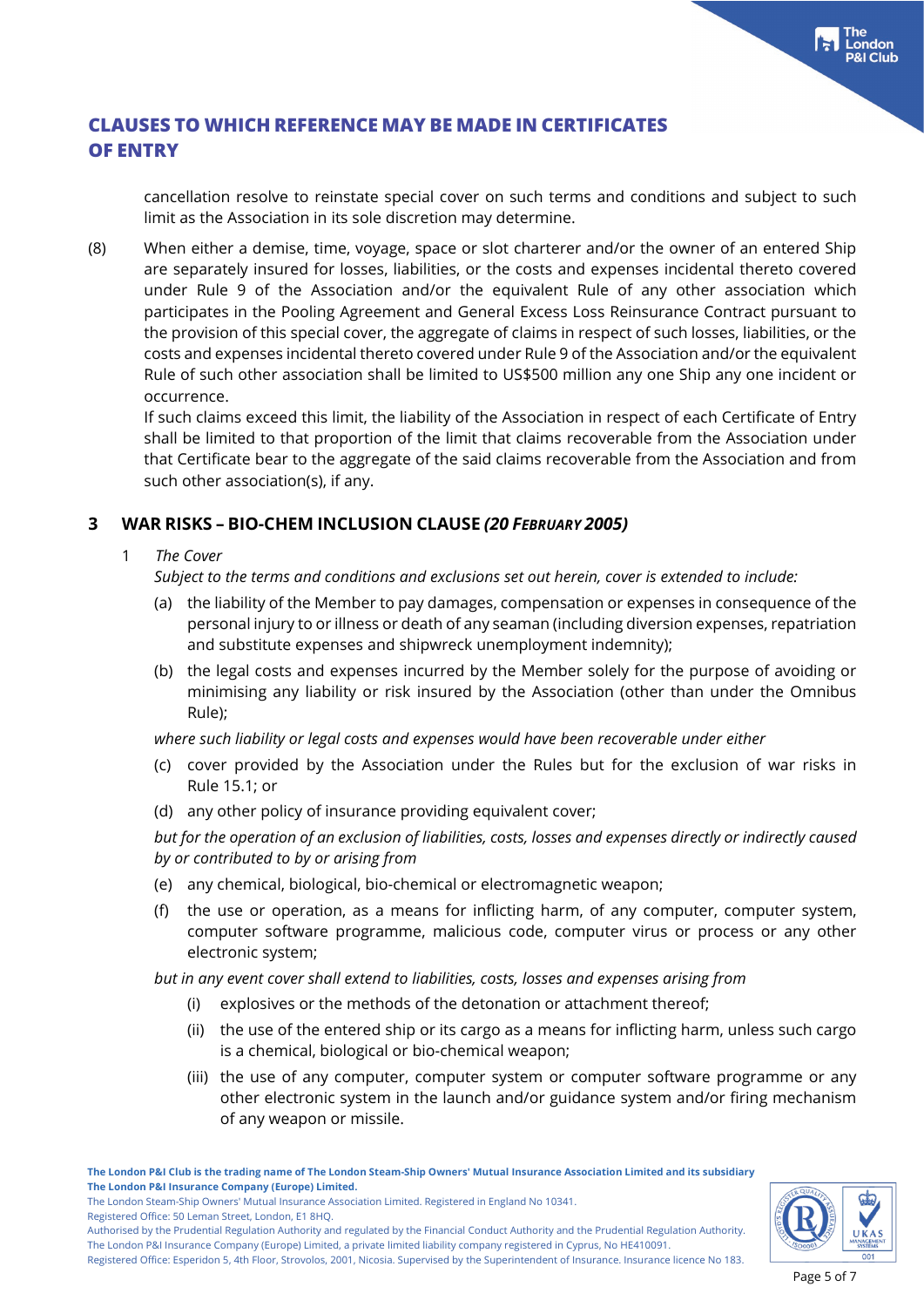#### 2 *Excluded Areas*

At any time or times before, or at the commencement of, or during the Policy Year, the Association may by notice to the Member change, vary, extend, add to or otherwise alter the ports, places, countries, zones and periods which may have been previously specified as excluded areas from a date and time specified by the Association not being less than 24 hours from midnight on the day the notice is given to the Member.

#### 3 *Cancellation*

Cover hereunder may by notice to the Member be cancelled by the Association from a date and time specified by the Association, not being less than 24 hours from midnight on the day notice of cancellation is given to the Member.

#### 4 *Limit of Liability*

- 4.1 Subject to Clause 4.2, the limit of the liability of the Association under this extension of cover in respect of all claims shall be in the aggregate US\$30 million each ship any one accident or occurrence or series thereof arising from any one event.
- 4.2 In the event that there is more than one entry by any person for Bio-Chem cover as provided herein in respect of the same ship with the Association and/or any other insurer which participates in the Pooling Agreement or General Excess Loss Reinsurance Contract, the aggregate recovery in respect of all liabilities, costs, losses and expenses arising under such entries shall not exceed the amount stipulated in Clause 4.1 and the liability of the Association under each such entry shall be limited to such proportion of that amount as the claims arising under that entry bear to the aggregate of all such claims recoverable from the Association and any such other insurer.

#### 5 *Deductible*

The deductible shall be the deductible applicable to the relevant cover set out in the Certificate of Entry.

6 *Law and Practice*

This clause is subject to English law and practice.

## **4 FOUR-FOURTHS COLLISION LIABILITY CLAUSE** *(20 FEBRUARY 1987)*

Notwithstanding the provision of Rules 9.13.1, 9.13.1.1, 9.13.1.2.3 and 9.13.1.3 the Assured is insured hereunder for four-fourths of the liability to pay damage to any other person for:

- loss of, damage to, pollution or contamination of, any other vessel or property on any other vessel;
- delay to or loss of use of any such other vessel or property thereon;
- general average of, salvage of, or salvage under contract of, any such other vessel or property thereon;

where such payment is in consequence of a collision between the entered Ship and any other Ship or vessel.

## **5 FAR EAST CREW CLAUSE** *(20 FEBRUARY 2019)*

Warranted that, save for liability under that part of a statutory enactment or provision which gives effect to or is equivalent to Guideline B2.5 of Regulation 2.5 of the 2006 Maritime Labour Convention

**The London P&I Club is the trading name of The London Steam-Ship Owners' Mutual Insurance Association Limited and its subsidiary The London P&I Insurance Company (Europe) Limited.** The London Steam-Ship Owners' Mutual Insurance Association Limited. Registered in England No 10341.

Registered Office: 50 Leman Street, London, E1 8HQ.

Authorised by the Prudential Regulation Authority and regulated by the Financial Conduct Authority and the Prudential Regulation Authority. The London P&I Insurance Company (Europe) Limited, a private limited liability company registered in Cyprus, No HE410091.